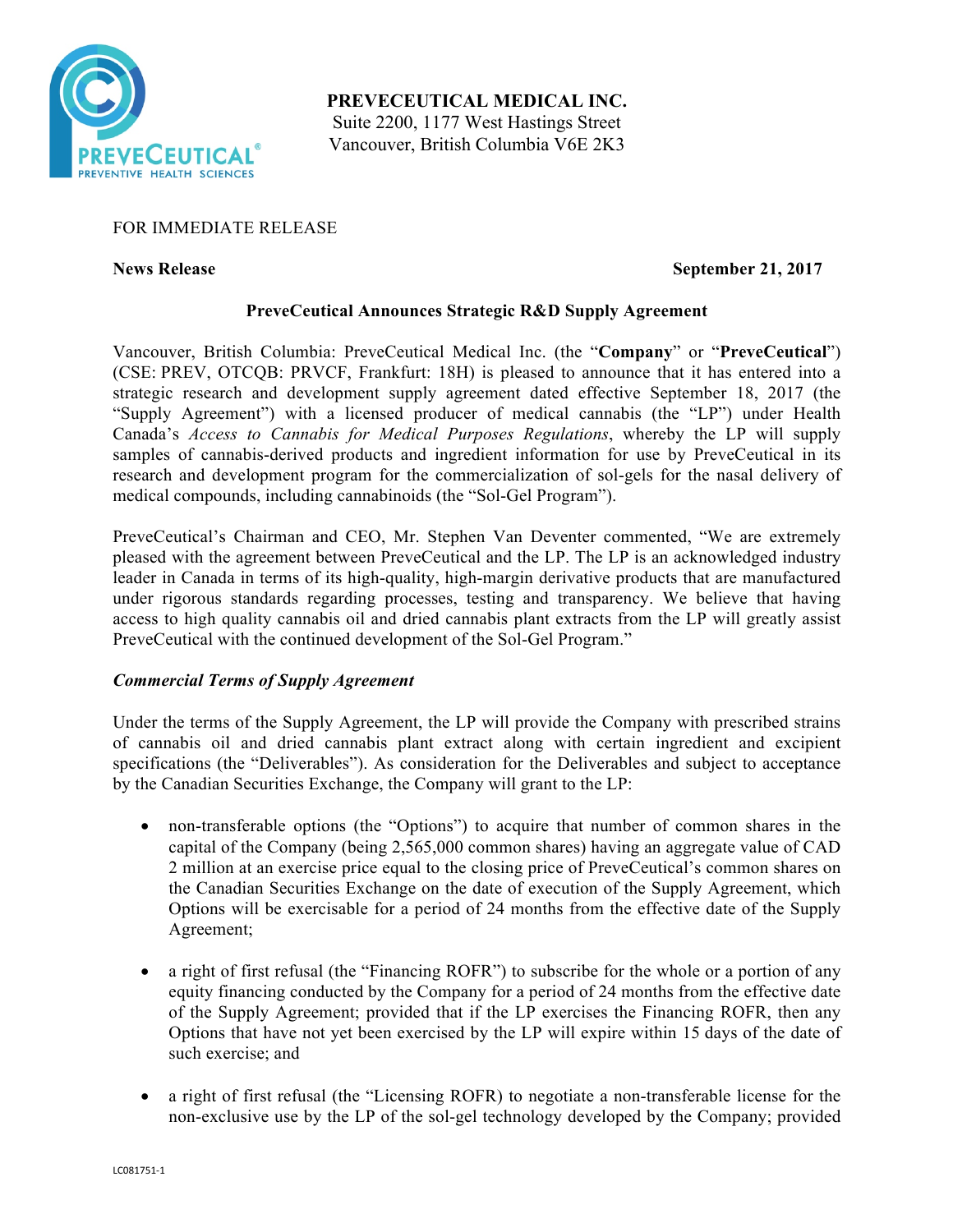that in the event that the LP declines to exercise the Licensing ROFR, it will have the nonassignable right to receive a royalty on the gross revenues of the Company from the sale of the Company's sol-gel technology in Australia and/or Canada to a maximum of CAD 2 million as follows:

| <b>Aggregate Gross Revenues (CAD)</b> | <b>Royalty Payable (%)</b> |
|---------------------------------------|----------------------------|
| 0 to $500,000$                        | 8%                         |
| 500,001 to 1,000,000                  | 6%                         |
| 1,000,001 to 5,000,000                | 5%                         |
| 5,000,001 to 10,000,000               | 3%                         |
| Over 10,000,000                       | $2\%$                      |

The provision of the Deliverables by the LP to the Company is conditional on the LP obtaining an export licence and complying with any other applicable regulatory requirements for the delivery of the Deliverables to Australia, as well as on the Company obtaining an import license and complying with any other regulatory requirements for the same. The Supply Agreement does not grant or transfer to the Company any intellectual property rights in the Deliverables, and *vice versa* does not transfer to the LP any intellectual property rights in the sol-gel technology.

# *Sol-Gel Nasal Delivery System*

The Sol-Gel Program is focused on developing what the Company believes will be the first FDA approved, nose-to-brain delivery system of cannabinoids intended to provide relief for a range of ailments, such as pain, inflammation, seizures, and neurological disorders. The Company is seeking to design universally-patient friendly proprietary nasal formulations that can be used in children and adults alike.

PreveCeutical's Sol-Gel Program is being conducted by the Company through UniQuest Pty Limited ("UniQuest") pursuant to a research and development agreement dated April 22, 2017. For further information regarding the Company's research and development agreement with UniQuest, please refer to the Company's news release dated April 24, 2017. Any common shares of PreveCeutical issued upon the exercise of the Options will be subject to a hold period in Canada of four months and one day from the date of issuance.

### *About PreveCeutical Medical Inc.*

PreveCeutical is a health sciences company that develops innovative preventive therapies utilizing organic and nature identical products.

PreveCeutical aims to be a leader in preventive health sciences and currently has five research and development programs, including: dual gene therapy for curative and prevention therapies for diabetes and obesity; a Sol-gel platform for nose to brain delivery of medical compounds including cannabinoids; Nature Identical™ peptides for treatment of various ailments; non-addictive analgesic peptides as a replacement to the highly addictive analgesics such as morphine, fentanyl and oxycodone; and a therapeutic product for treating athletes who suffer from concussions (mild traumatic brain injury).

PreveCeutical sells CELLB9®, an Immune System Booster. CELLB9® is an oral solution containing polarized and potentiated essential minerals extracted from a novel peptide obtained from Caribbean Blue Scorpion venom.